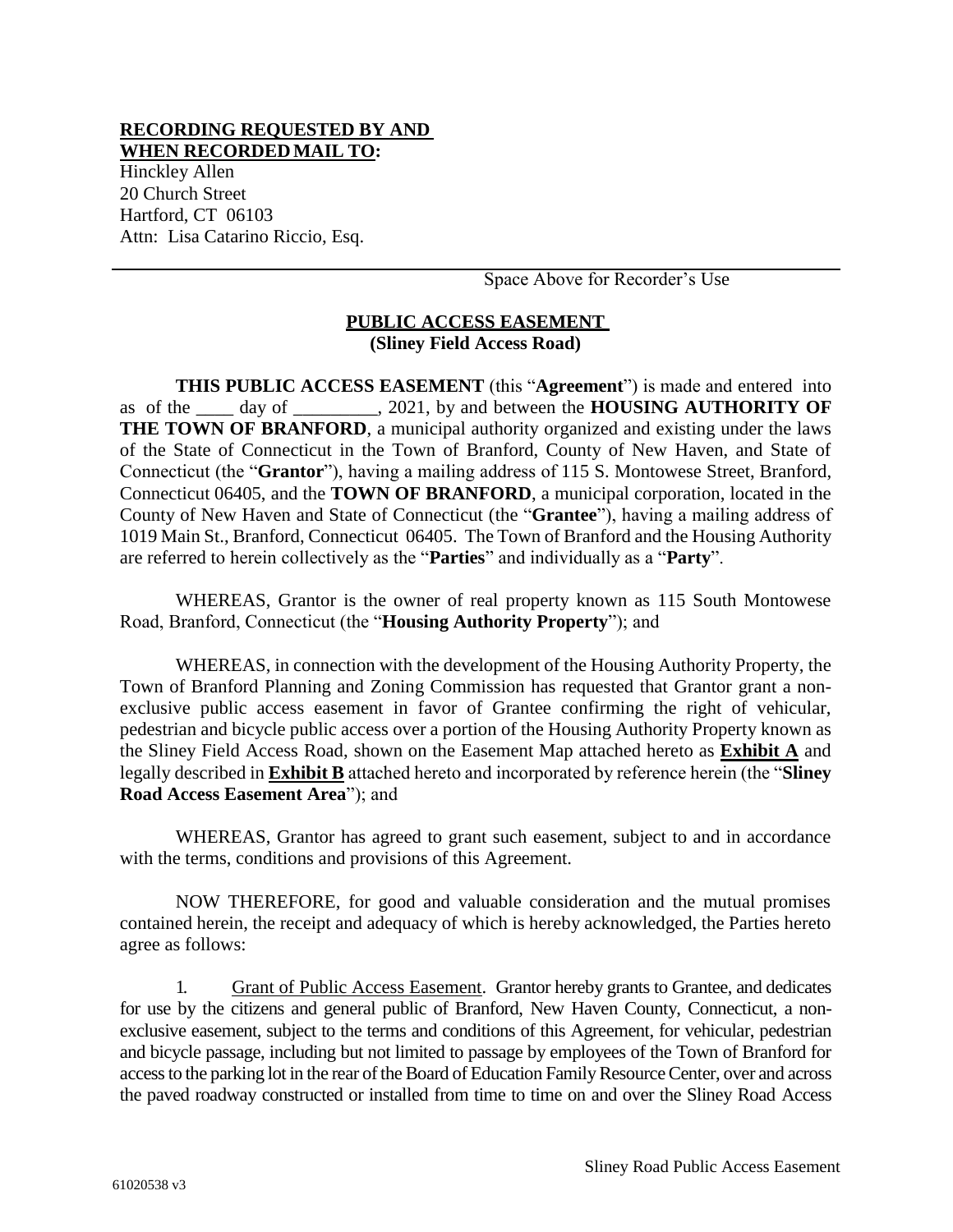Easement Area. The foregoing grant of easement for access shall not be deemed to include any other rights or easements in the Sliney Road Access Easement Area (without limiting the generality of the foregoing, no rights in, under, upon or through the Sliney Road Access Easement Area are granted herein for the installation of public utility, sewer, water, drainage, or other public utilities or facilities). Grantee agrees that use of the Sliney Road Access Easement Area by the citizens and general public of Branford, New Haven County, Connecticut shall not unreasonably interfere with the Grantor's use of the Sliney Road Access Easement Area. Grantee further agrees that it shall repair and replace any disruption to the Sliney Road Access Easement Area caused by use of this public easement.

2. Reserved Rights. Grantor reserves and retains all rights to use the Sliney Road Access Easement Area above and below the surface for any and all purposes that do not interfere with or obstruct exercise of the easements granted hereunder for the purposes and uses provided herein. Grantor's reserved rights include, without limitation, the right to use the surface of the Sliney Road Access Easement Area for the construction, maintenance and operation of paved roads, driveways, walks, curbing, curb island, or other surface improvements or other like uses, and the right to install or grant to others the right to install, operate and maintain other utilities or service lines and related facilities above or below the surface of the Sliney Road Access Easement Area, provided that such other improvements and installations do not materially interfere with or obstruct the easement rights hereunder.

# 3. Miscellaneous.

a. An executed original of this Agreement shall be recorded in the Land Records of the Town of Branford. This Agreement shall run with the land of the Sliney Road Access Easement Area and is binding on the Parties hereto and each of their respective successors and assigns.

b. This Agreement may be executed in multiple counterparts and signature pages from any counterpart may be appended to any other counterpart. All counterparts shall constitute a single, unified instrument.

c. This Agreement shall be interpreted, construed, and enforced in accordance with the laws of the State of Connecticut.

 d. All notices, requests and other communication required or permitted to be given under this Agreement shall be in writing and shall be delivered by hand delivery or overnight delivery service, to the mailing address set forth in this Agreement or at such other address as the Grantor or Grantee may hereafter designate by notice given in accordance herewith. Notice shall be deemed to have been given when so delivered.

# [SIGNATURES FOLLOW THIS PAGE.]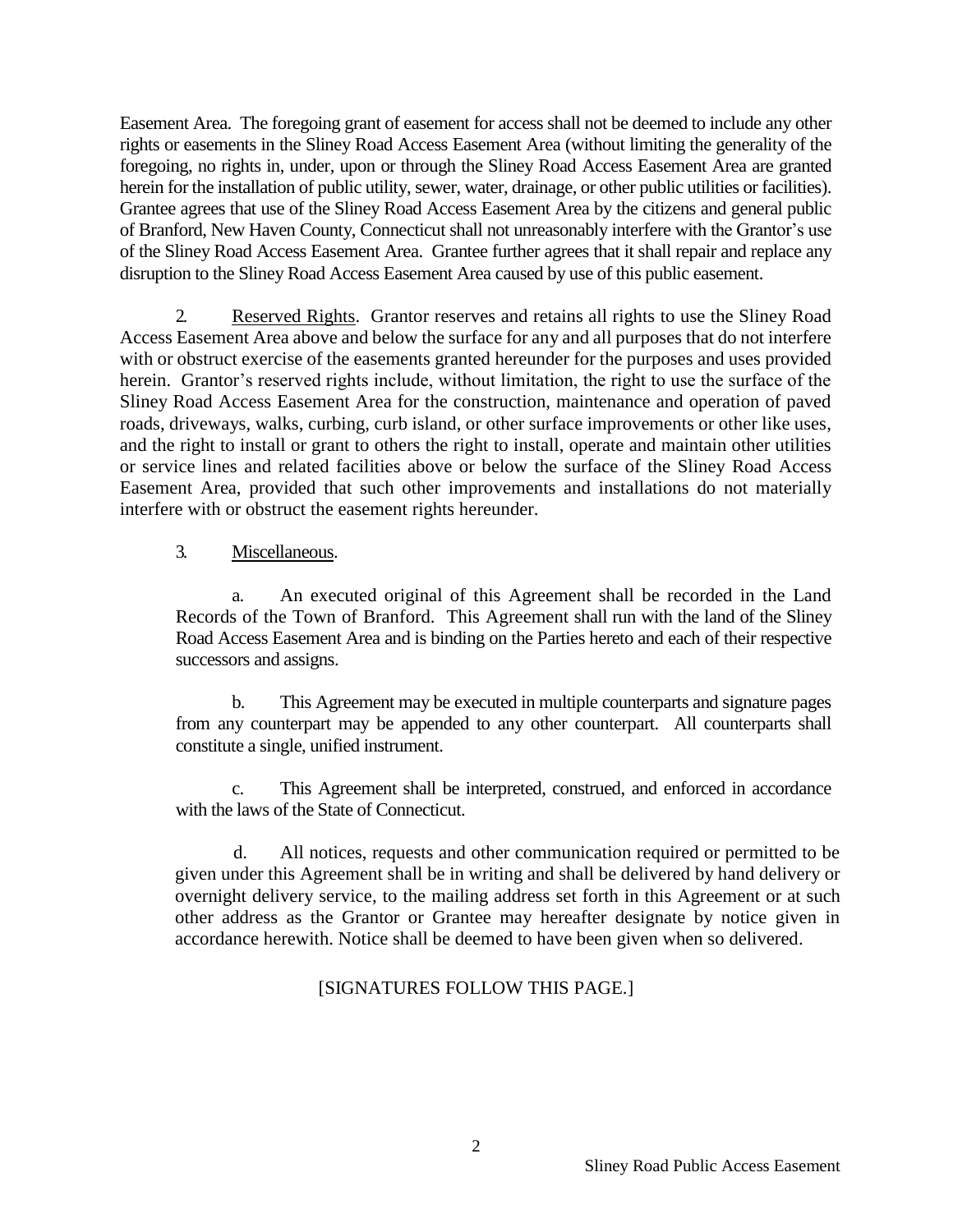IN WITNESS WHEREOF, the Parties have signed this Agreement the \_\_\_\_\_ day of \_\_\_\_\_\_\_, 2021.

#### Witnesses: **GRANTOR:**

### **HOUSING AUTHORITY OF THE TOWN OF BRANFORD**

By:  $\frac{\text{E}}{\text{E}}$ 

Title:

Name: Name:

Name:

\_\_\_\_\_\_\_\_\_\_\_\_\_\_\_\_\_\_\_\_\_\_\_\_\_\_

STATE OF CONNECTICUT  $\qquad$  ) ) ss. \_\_\_\_\_\_\_\_\_\_\_\_\_ COUNTY OF \_\_\_\_\_\_\_\_ )

On the \_\_\_\_\_ day of \_\_\_\_\_\_\_\_, in the year 2021, before me, the undersigned, personally appeared \_\_\_\_\_\_\_\_\_\_\_\_\_\_\_\_\_\_\_\_, \_\_\_\_\_\_\_\_\_\_\_\_\_\_\_\_\_of the **Housing Authority of the Town of Branford**, personally known to me or proved to me on the basis of satisfactory evidence to be the individual whose name is subscribed to the within instrument and acknowledged to me that she/he executed the same in her/his capacity, and that by her/his signature on the instrument, the individual or the person upon behalf of which the individual acted, executed the instrument.

> Notary Public Printed Name: My Commission Expires:

\_\_\_\_\_\_\_\_\_\_\_\_\_\_\_\_\_\_\_\_\_\_\_\_\_\_\_\_\_

#### [SIGNATURES CONTINUE ON THE FOLLOWING PAGE.]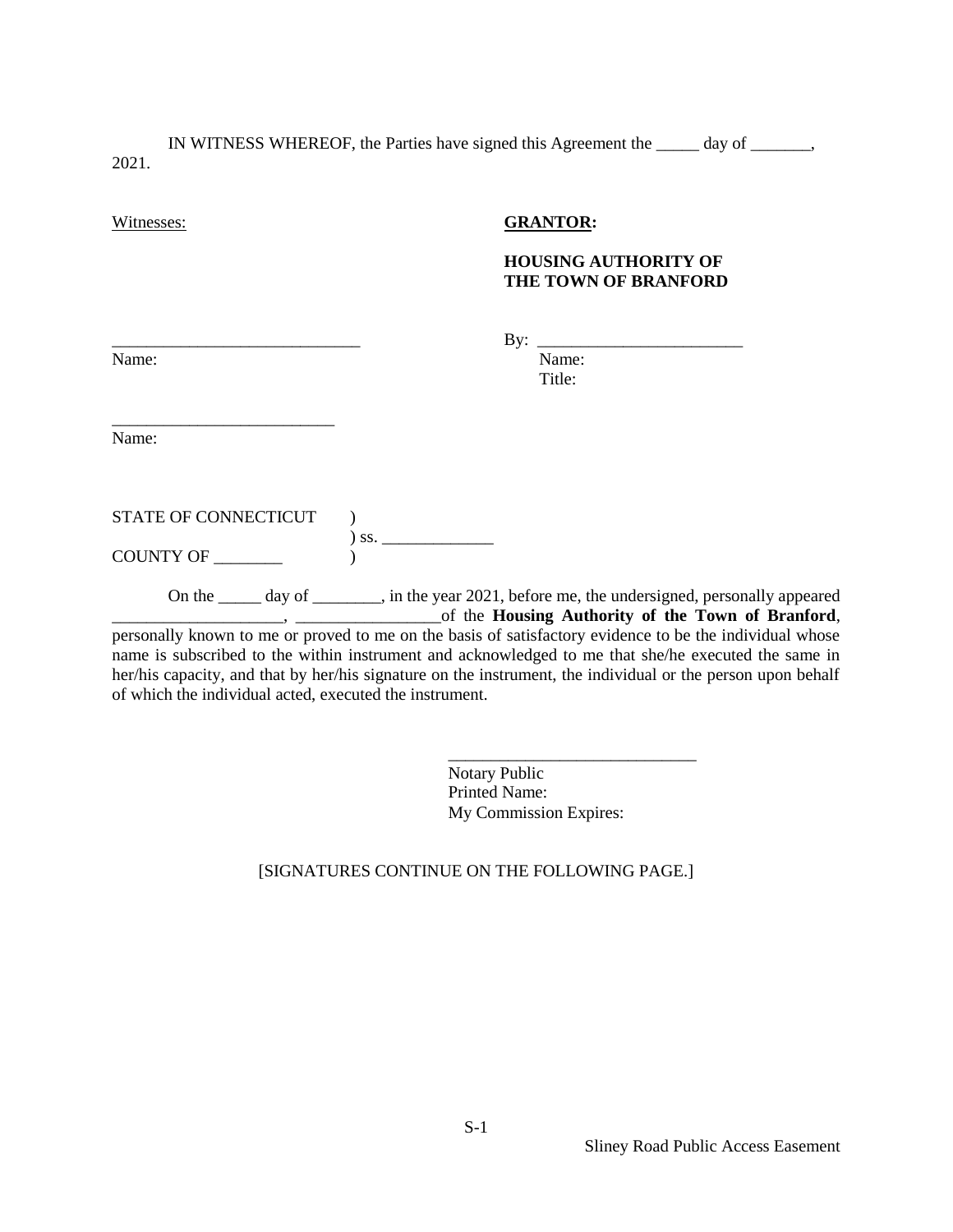#### Witnesses: **GRANTEE:**

#### **TOWN OF BRANFORD**

| Name:                |     |                                                       |
|----------------------|-----|-------------------------------------------------------|
|                      |     | By: $\qquad \qquad \qquad$                            |
| Name:                |     | James B. Cosgrove, First Selectman<br>Duly Authorized |
| STATE OF CONNECTICUT |     |                                                       |
| COUNTY OF            | SS. | , 2021                                                |

On the \_\_\_\_\_ day of \_\_\_\_\_\_\_\_, in the year 2021, before me, the undersigned, personally appeared **James B. Cosgrove**, **First Selectman** of the **Town of Branford**, personally known to me or proved to me on the basis of satisfactory evidence to be the individual whose name is subscribed to the within instrument and acknowledged to me that she/he executed the same in her/his capacity, and that by her/his signature on the instrument, the individual or the person upon behalf of which the individual acted, executed the instrument.

> Notary Public Printed Name: My Commission Expires:

\_\_\_\_\_\_\_\_\_\_\_\_\_\_\_\_\_\_\_\_\_\_\_\_\_\_\_\_\_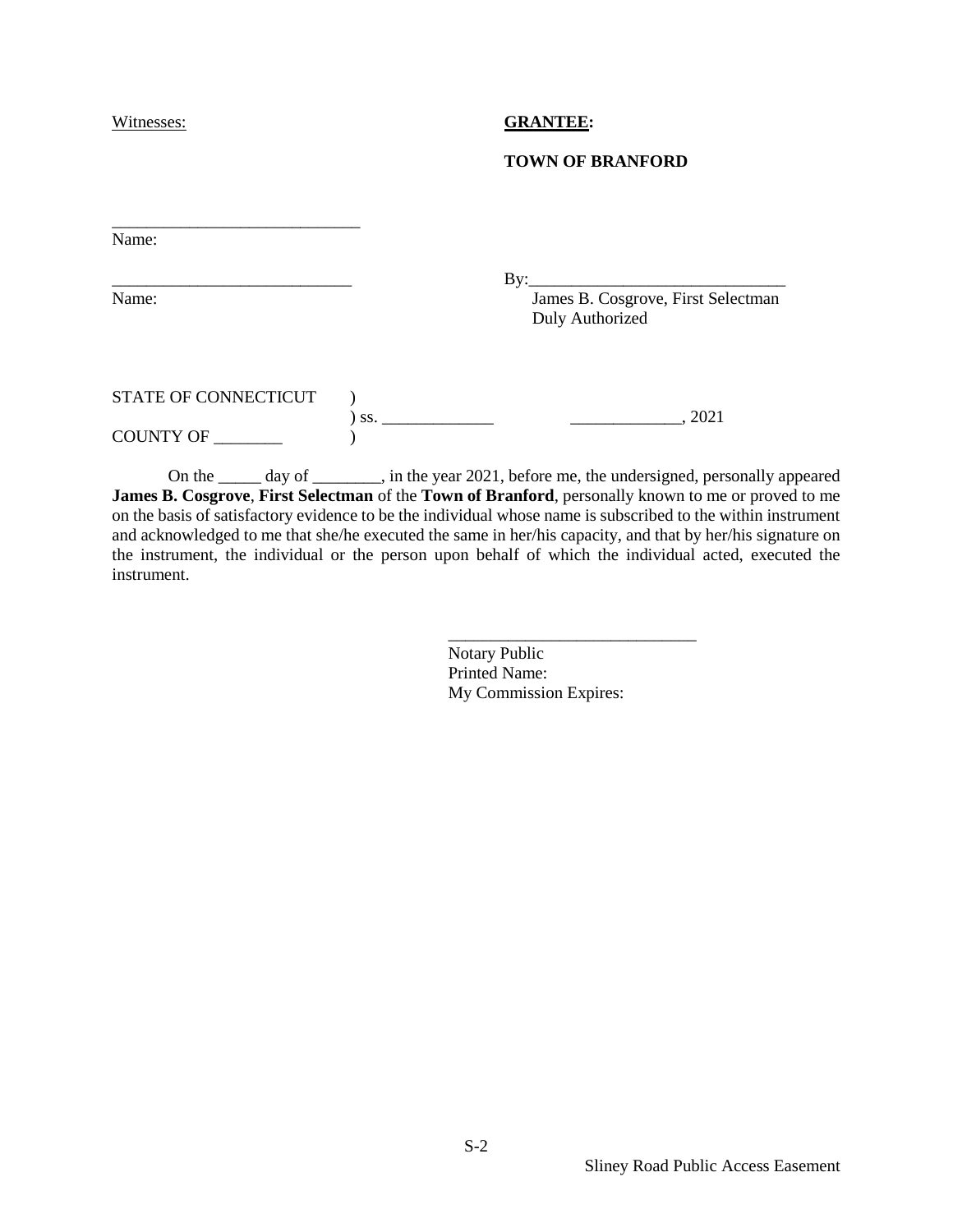# **EXHIBIT A**

# **Easement Map**

(The Easement Map follows this page.)